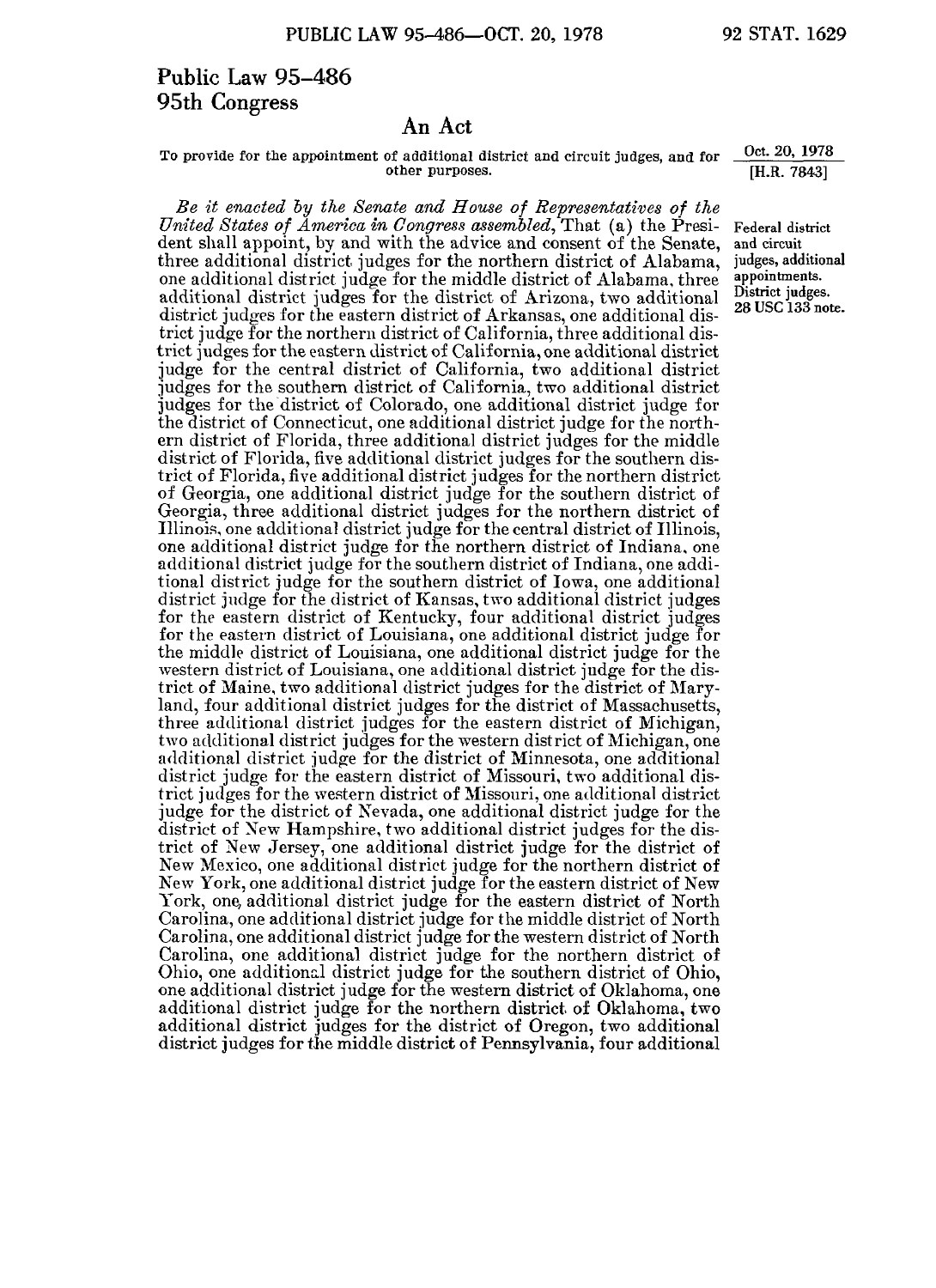district judges for the district of Puerto Rico, three additional district judges for the district of South Carolina, one additional district judge for the district of South Dakota, one additional district judge for the middle district of Tennessee, three additional district judges for the northern district of Texas, one additional district judge for the eastern district of Texas, five additional district judges for the southern district of Texas, one additional district judge for the western district of Texas, one additional district judge for the district of Utah, two additional district judges for the eastern district of Virginia, two additional district judges for the western district of Virginia, one additional district judge for the eastern district of Washington, one additional district judge for the western district of Washington, one additional district judge for the southern district of West Virginia, one additional district judge for the eastern district, of Wisconsin, and one additional district judge for the western district of Wisconsin.

28 **USc** 133 note. (b) The existing district judgeship for the eastern and western districts of Washington, heretofore provided for by section 133 of title 28 of the United States Code, shall hereafter be a district judgeship for the western district of Washington only, and the present incumbent of such judgeship shall henceforth hold his office under section 133, as *Infra.* **amended** by this Act.

28 **USc** 133. (c) In order that the table contained in section 133 of title 28 of the United States Code will, with respect to each district therein, reflect the changes in the number of judgeships made by this section, such table is amended to read as follows:

| "Districts  | Judges         |
|-------------|----------------|
| Alabama:    |                |
|             | 7              |
| Middle      | 3              |
|             | $\overline{2}$ |
| Alaska      | $\overline{2}$ |
| Arizona     | 8              |
| Arkansas:   |                |
| Eastern     | 3              |
|             | 1              |
|             | $\overline{2}$ |
| California: |                |
|             | 12             |
| Eastern     | 6              |
| Central     | 17             |
|             | 7              |
| Colorado    | 6              |
|             | 5              |
| Delaware    | 3              |
|             | 15             |
| Florida:    |                |
|             | 3              |
| Middle      | 9              |
|             | 12             |
| Georgia:    |                |
|             | 11             |
|             | $\bf{2}$       |
|             | $\bar{3}$      |
| Hawaii      | $\overline{2}$ |
| Idaho       | $\overline{2}$ |
| Illinois:   |                |
|             | 16             |
| Central     | 3              |
|             | 2              |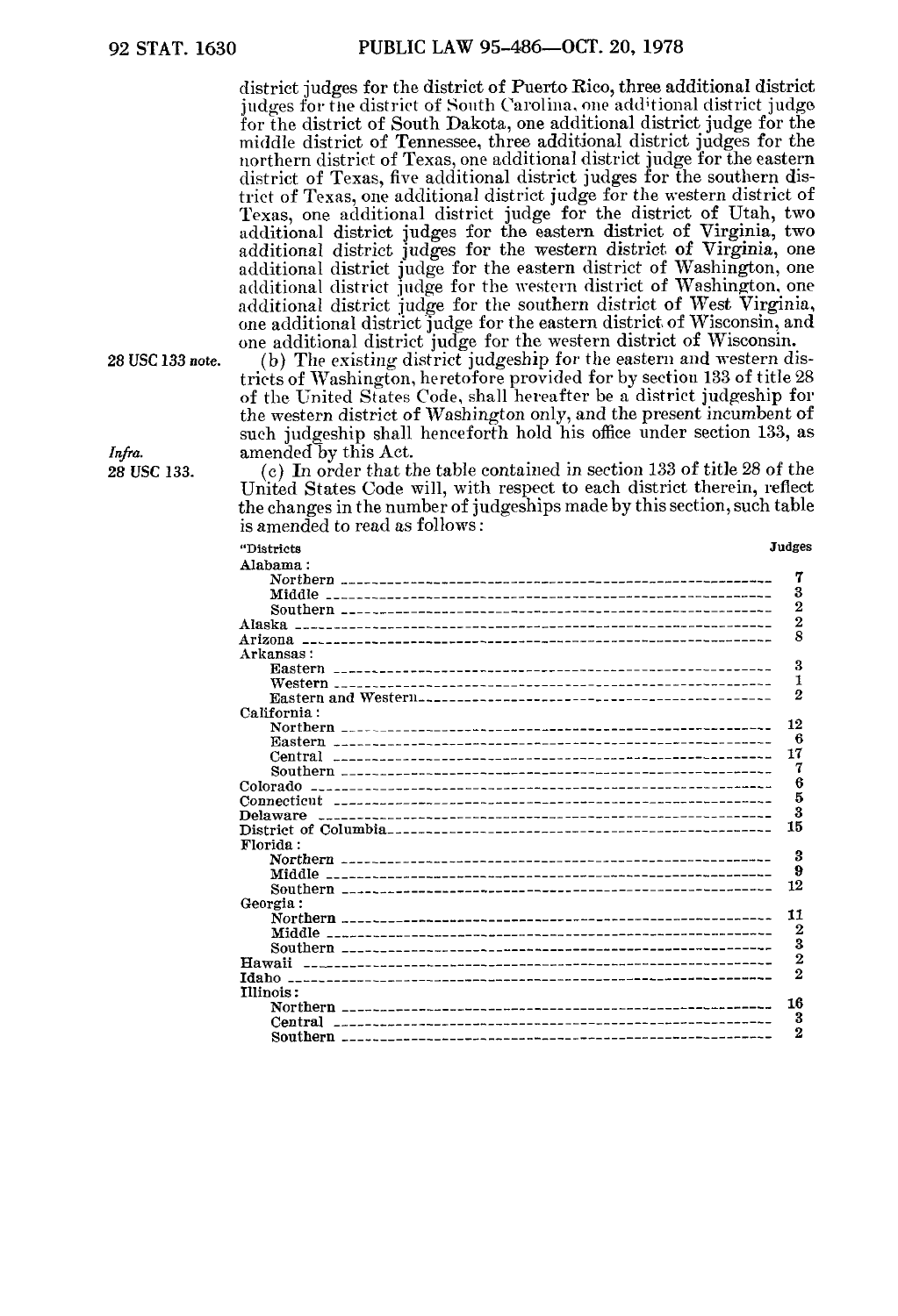| "Districts      | Judges         |
|-----------------|----------------|
| Indiana:        |                |
|                 | 4              |
| lowa:           | 5              |
|                 | 1              |
|                 | 2              |
|                 | 1              |
|                 | 5              |
| Kentucky:       |                |
|                 | 4              |
|                 | 3              |
| Louisiana:      | 1              |
|                 | 13             |
|                 | 2              |
|                 | 5              |
|                 | $\overline{2}$ |
|                 | 9              |
|                 | 10             |
| Michigan:       |                |
|                 | 13<br>4        |
|                 | 5              |
| Mississippi :   |                |
|                 | 2              |
|                 | 3              |
| Missouri:       |                |
|                 | 4              |
|                 | 5              |
|                 | 2              |
|                 | 2<br>3         |
|                 | 3              |
|                 | $\overline{2}$ |
|                 | 11             |
|                 | 4              |
| New York:       |                |
|                 | 3              |
|                 | 27             |
|                 | 10             |
|                 | 3              |
| North Carolina: | 3              |
|                 | 3              |
|                 | 3              |
|                 | 2              |
| Ohio :          |                |
|                 | 9              |
|                 | 6              |
| Oklahoma :      |                |
|                 | 2<br>1         |
|                 | 3              |
|                 | 2              |
|                 | 5              |
| Pennsylvania:   |                |
|                 | 19             |
|                 | 5              |
|                 | 10             |
|                 | 7<br>2         |
|                 | 8              |
|                 | 3              |
| Tennessee:      |                |
|                 | 3              |
|                 | 3              |
|                 | 3              |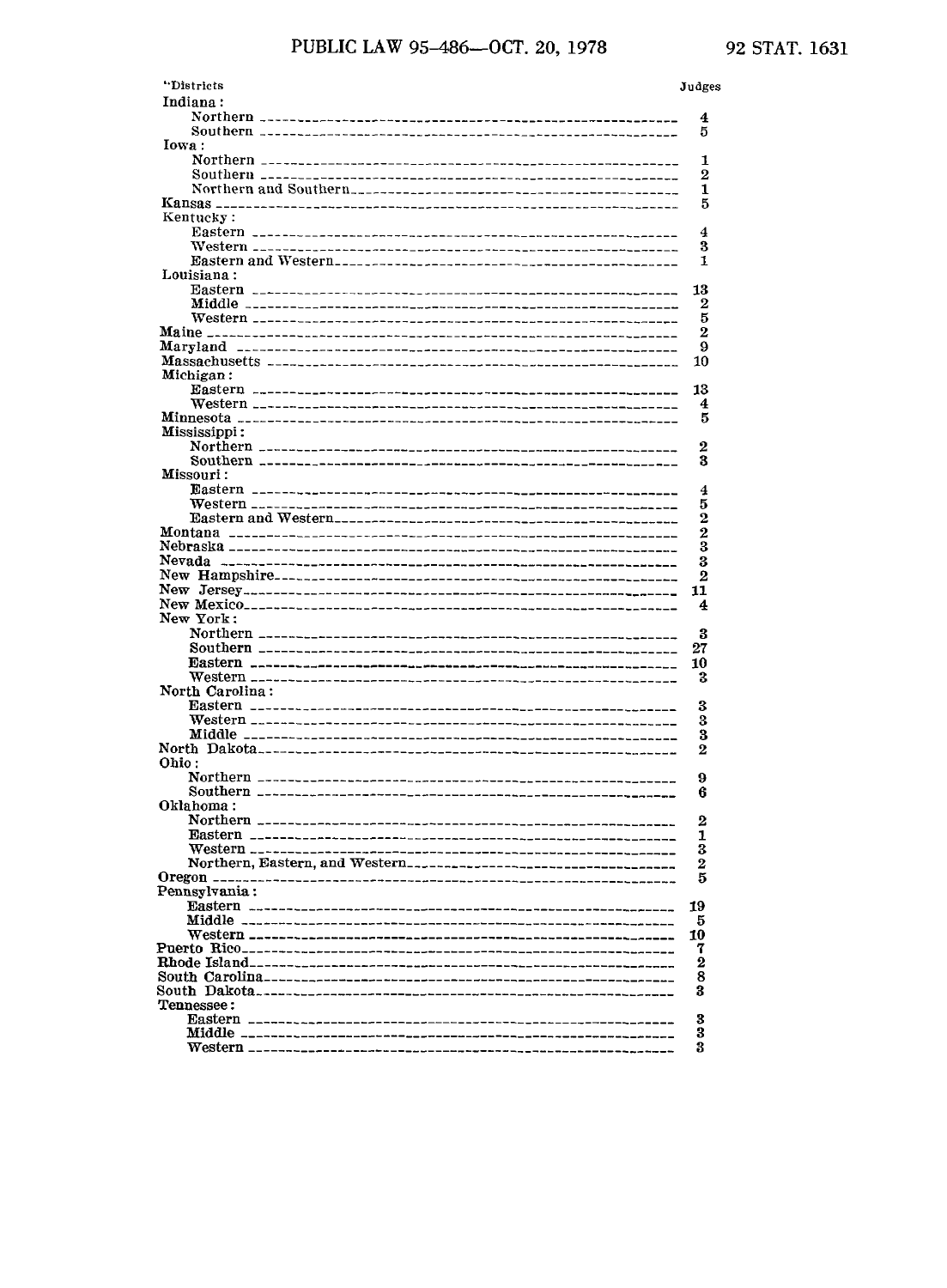| "Districts     | Judges         |
|----------------|----------------|
| Texas:         |                |
|                | 9              |
|                | 13             |
| Eastern        | 4              |
|                | 6              |
| <b>Titah</b>   | 3              |
|                | $\overline{2}$ |
| Virginia :     |                |
|                | 8              |
|                | 4              |
| Washington :   |                |
|                | 2              |
|                | 5              |
| West Virginia: |                |
|                |                |
|                | 3              |
|                |                |
| Wisconsin:     |                |
|                | 4              |
|                | $\overline{2}$ |
|                | יי ד           |
|                |                |

28 USC 133 note.

Vacancies.

Circuit judges. 28 **USC** 44 note.

SEc. 2. The President shall appoint, **by** and with the advice and consent of the Senate, one additional district judge for the eastern district of Kentucky, one additional district judge for the district of Minnesota, one additional district judge for the northern district of Ohio, and one additional district judge for the southern district of West Virginia. The first vacancy in the office of district judge in the judicial districts named in this section occurring five years or more after the effective date of this Act shall not be filled.

SEC. 3. (a) The President shall appoint, by and with the advice and consent of the Senate, one additional circuit judgeship for the first circuit, two additional circuit judgeships for the second circuit, one additional circuit judgeship for the third circuit, three additional circuit judgeships for the fourth circuit, eleven additional circuit judgeships for the fifth circuit, two additional circuit judgeships for the sixth circuit, one additional circuit judgeship for the seventh circuit, one additional circuit judgeship for the eighth circuit, ten additional circuit judgeships for the ninth circuit, one additional circuit judgeship for the tenth circuit, and two additional circuit judgeships for the District of Columbia.

(b) In order that the table contained in section 44(a) of title **28,** United States Code, will, with respect to each circuit, reflect the changes in the number of judgeships made by this Act, such table is amended to read as follows:

|          | "Circuits                                                                                                                                                                   | of judges |
|----------|-----------------------------------------------------------------------------------------------------------------------------------------------------------------------------|-----------|
|          |                                                                                                                                                                             |           |
|          |                                                                                                                                                                             | 4         |
|          |                                                                                                                                                                             | 11        |
|          |                                                                                                                                                                             | 10        |
|          |                                                                                                                                                                             | 10        |
|          |                                                                                                                                                                             | 26        |
|          |                                                                                                                                                                             | -11       |
|          |                                                                                                                                                                             | -9        |
|          |                                                                                                                                                                             | - 9       |
|          |                                                                                                                                                                             | 23        |
|          |                                                                                                                                                                             | $R$ ".    |
| 45 note. | SEC. 4. Section 3 of the Act entitled "An Act to provide that chief<br>the discussed attenuate complete and selected and additional distinct a contract the second property |           |

**28 USC** 45 note.

**28 USC** 

judges of circuit courts and chief judges of district courts having three or more judges shall cease to serve as such upon reaching the age of seventy" (Public Law **85-593,** approved August **6, 1958 (72** Stat. 497) **)** is amended **by** striking out **",** except that the amendment made **by**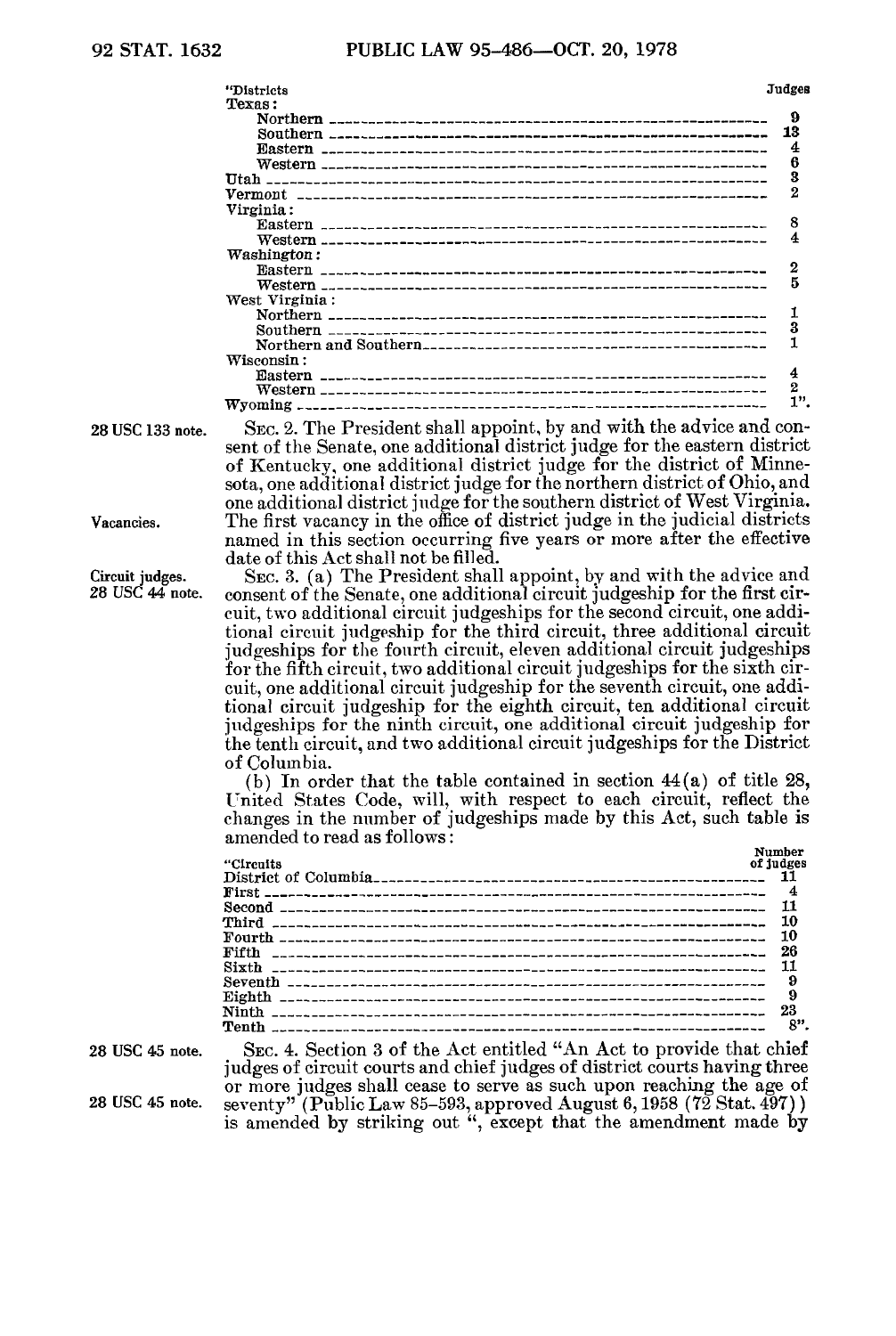section 136 shall not be effective with respect to any district having two judges in regular active service so long as the district judge holding the position of chief judge of any such district on such date of enactment continues to hold such position".

SEC. 5. (a) Section  $46(c)$  of title 28 of the United States Code is amended-

(1) in the first sentence, by striking out "division" and inserting "panel" in lieu thereof; and

(2) by striking out the third sentence.

The heading of section 46 of title 28 of the United States Code is amended by striking out "divisions" and inserting "panels" in lieu thereof.

(c) The item relating to section 46 in the table of sections for chapter 3 of title **28** of the United States Code is amended by striking out "divisions" and inserting "panels" in lieu thereof.

*SEc.* 6. Any court of appeals having more than 15 active judges may constitute itself into administrative units complete with such facilities and staff as may be prescribed by the Administrative Office of the United States Courts, and may perform its en banc function by such number of members of its en bane courts as may be prescribed by rule of the court of appeals.

SEC. 7. (a) The first section and section 2 of this Act shall take effect **28 USC 133 note.** immediately upon the President's promulgation and publication of standards and guidelines for the selection, on the basis of merit, of nominees for United States district court judgeships authorized by this Act.

(b) The President may waive such standards and guidelines with respect to any nomination by notifying the Senate of the reasons for such waiver.

(c) Following the promulgation and publication of such standards and guidelines, no nomination or appointment to a United States district court judgeship may be invalidated on the basis of the President's failure to comply with this section or with any standards or guidelines promulgated under this section.

(d) This Act, other than the first section and section 2, shall take effect on the date of enactment of this Act.

**SEc.** 8. The Congress-

(1) takes notice of the fact that only **1** percent of Federal judges are women and only 4 percent are blacks; and

(2) suggests that the President, in selecting individuals for nomination to the Federal judgeships created by this Act, give due consideration to qualified individuals regardless of race, color, sex, religion, or national origin.

SEc. 9. (a) Section 1337 of title 28 of the United States Code is amended to read as follows:

### *"§* **1337. Commerce** and antitrust regulations; amount in contro. versy, costs

"(a) The district courts shall have original jurisdiction of any civil action or proceeding arising under any Act of Congress regulating commerce or protecting trade and commerce against restraints and monopolies: *Provided,* however, That the district courts shall have original jurisdiction of an action brought under section 20(11) of part I of the Interstate Commerce Act  $(49 \text{ U.S.C. } 20(11))$  or section 219 of part II of such Act (49 U.S.C. 319), only if the matter in con-

Waiver, notification **to** Senate.

28 **USC 133 note.**

**Appeals** court units. **28 USC** 41 **note.**

**92 STAT. 1633**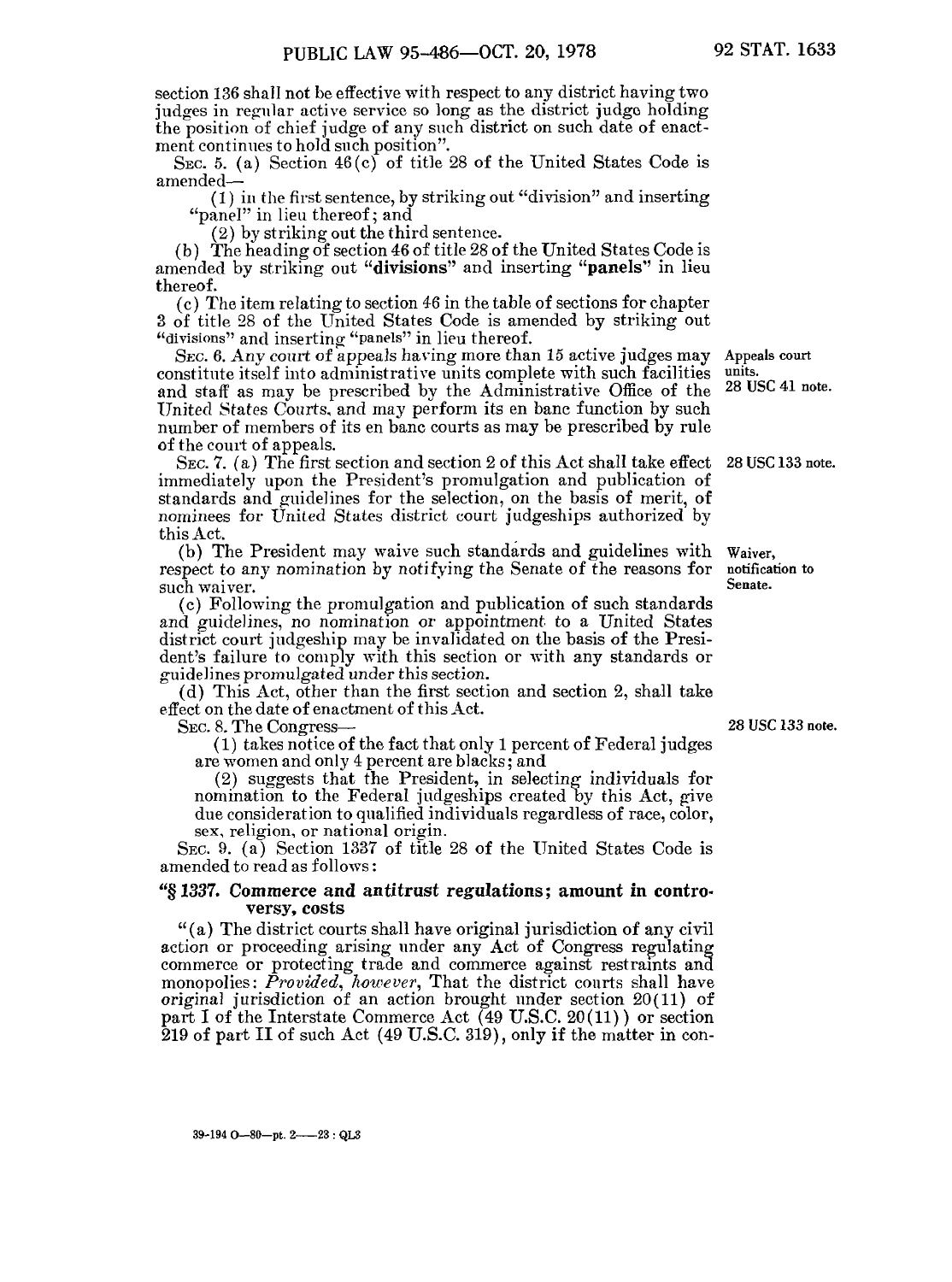troversy for each receipt or bill of lading exceeds \$10,000, exclusive of interest and costs.

"(b) Except when express provision therefor is otherwise made in a statute of the United States, where a plaintiff who files the case under section 20(11) of part I of the Interstate Commerce Act (49 U.S.C. 20(11) ) or section 219 of part II of such Act (49 U.S.C. 319), origi- nally in the Federal courts is finally adjudged to be entitled to recover less than the sum or value of \$10,000, computed without regard to any setoff or counterclaim to which the defendant may be adjudged to be entitled, and exclusive of any interest and costs, the district court may deny costs to the plaintiff and, in addition, may impose costs on the plaintiff.".

(b) Subsection (b) of section 1445, of title 28 of the United States Code is amended by striking out "\$3,000" and inserting in lieu thereof "\$10,000".

(c) The item relating to section **1337** in the table of sections for chapter 85 of title 28 of the United States Code is amended to read as follows:

"1837. Commerce and antitrust regulations; amount in controversy, costs.".

Position SEC. 10. Section  $5108(c)$  (3) of title 5, United States Code, is classifications. amended to read as follows: amended to read as follows:

"(3) the Director of the Administrative Office of the United States Courts, subject to the standards and procedures prescribed<br>by this chapter, may place a total of 15 positions in GS-16, 17, and<br>18;".

28 **USC 133** note. SEC. 11. Notwithstanding any other provision of this Act, the first section and section 2 shall not take effect before November 1, 1978.

Appropriation SEC. 12. There are authorized to be appropriated such sums as may authorization. be necessary to carry out the provisions of this Act. be necessary to carry out the provisions of this Act.

Approved October 20, 1978.

**HOUSE** REPORTS: No. **95-858** (Comm. on the Judiciary) and No. 95-1643 (Comm. of Conference).

SENATE REPORTS: No. 95-117 accompanying **S.** 11 (Comm. on the Judiciary) and No. **95-1257** (Comm. of Conference).

CONGRESSIONAL RECORD:

Vol. **123 (1977):** May **23, 24, S. 11** considered and passed Senate.

Vol. 124 (1978): Feb. 7, considered and passed House; considered and passed Senate, amended, in lieu of **S.** 11.

Sept. **28,** Conference report filed in disagreement in House.

Oct. 4, House concurred in Senate amendment with an amend-

ment.

Oct. **7,** Senate agreed to conference report; concurred in House amendment.

WEEKLY COMPILATION OF **PRESIDENTIAL DOCUMENTS:**

Vol. 14, No. 42 (1978): Oct. 20, Presidential statement.

5 USC 5332 note.

**LEGISLATIVE** HISTORY: